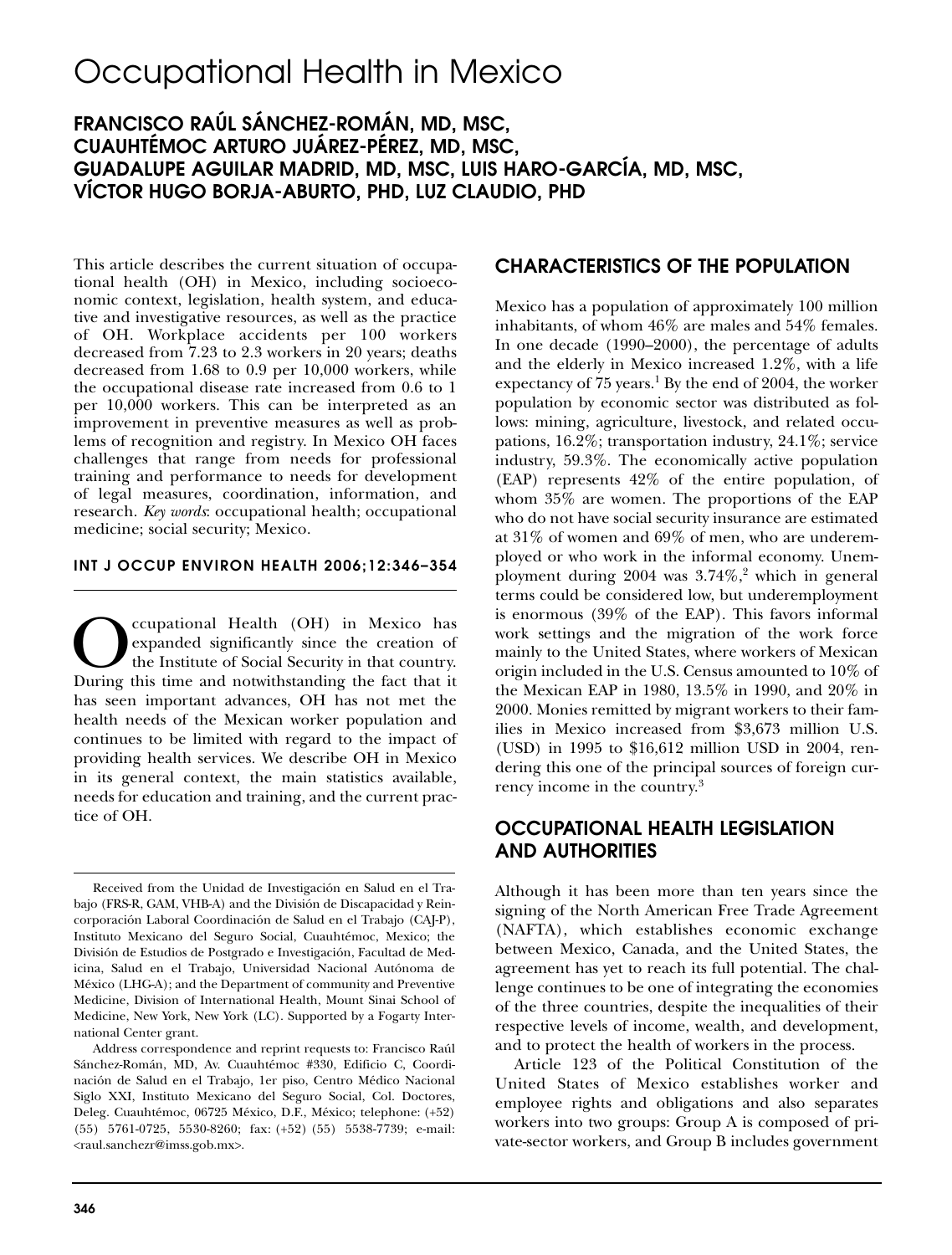workers. The governing law for Group A is the *Ley Federal del Trabajo* (Nationa Labor Law, LFT); for Group B the governing law is the *Ley de los Trabajadores al Servicio del Estado* (State Workers Law, FSS). The LFT establishes the obligations of employers and workers with respect to basic safety and hygiene conditions in the workplace, and includes a list of 161 occupational diseases, along with a guide for determination of functional and anatomic losses, permanent disabilities associated with injuries and occupational diseases.4 This law is utilized as a general guide for cases of workers' compensation for national and state government workers as well. The *Reglamento Federal de Seguridad, Higiene, y Medio Ambiente de Trabajo* (National Safety, Hygiene, and Occupational Environment Law) sets forth the bases for OH services organization and protections for child laborers and pregnant and breastfeeding women, as well as surveillance, inspection, and administrative sanctions.<sup>5</sup> As a member of the International Labor Organization (ILO), Mexico has ratified most OH-associated agreements and recommendations.

At present, the *Secretaría del Trabajo y Previsión Social* (Mexican Work and Social Security Secretariat, STPS) is the governmental agency in charge of establishing and enforcing OH-related norms, as well as setting permissible limits for occupational exposures, and calling together worker representatives, private businesses, institutions of higher education, and health personnel; nonetheless, its surveillance capacity is limited. Additionally, the *Secretaría de Salud* (Mexican Health Secretariat, SSA) does not play a relevant role in OH-related regulation and surveillance. This sets a wide gap between the laws as they are laid out in the statutes and the actual implementation and enforcement of these laws.

## **THE HEALTH SYSTEM**

The health system in Mexico is composed of private and public institutions with various levels of responsibility for workers' protections. The formal sector of the population that includes workers in private businesses and in the national and state governments possesses social security institutions that guarantee care for life contingencies such as diseases and occupational injuries, general or common diseases, maternity, disability, old age, death, work cessation at an advanced age, and retirement.<sup>6</sup> These institutions are financed by worker, employer, and government contributions and distinguish between the two types of workers.

The largest form of health insurance for workers is dictated by the *Ley del Seguro Social* (Social Security Law, LSS). Signed into law in 1943, it established the obligation of the private sector to provide social security for its workers. The *Instituto Mexicano del Seguro Social* (Mexican Institute of Social Security, IMSS) is the institution charged with providing medical, economic, and social services to private-sector workers (Group A Workers).

IMSS is the largest social security institution in Mexico and at present provides services to more than 800,000 businesses and their more than 12 million workers (30% of the EAP), as well as their beneficiaries; this represents coverage of 40% of the entire population of the country.

The Federal Government provides services to its workers through the *Instituto de Seguridad y Servicios Sociales para los Trabajadores del Estado* (Institute of Security and Social Services for State Workers, ISSSTE), which provides care for 2.5 million workers, reaching 5.9% coverage of the total population of Mexico. Other government-related institutions, such as *Petróleos Mexicanos* (Mexican Oil Company, PEMEX), the Armed Forces, and the Navy, possess a distinct health system that covers 1.1% of the population. Finally, Mexican state governments also provide social security services to their workers. Some states have their own institutions, while others subcontract through another social security institution. This type of state coverage involves less than 1% of the population.

Half of the Mexican population has no access to medical coverage. Medical care for the uninsured workers is provided by health institutions subsidized by the government at public state institutions, the IMSS, or by charitable institutions. Recently, a popular insurance policy was put into effect that offers low-cost limited coverage to the low-income population who do not have medical coverage from their employers, or those who work in the informal economy where coverage is not available.

There is also a growing private care system in Mexico that provides coverage for catastrophic and routine medical expenses, payment-per-service, and prepaid or co-paid medical care services. These types of coverage have increased over the past several years due to the growing tendency of the health sector to open up to private investment. Most of these services are administered by insurance companies and do not include OH at present. It is estimated that this system provides coverage to 1.1% of the population in Mexico.

#### **OCCUPATIONAL MEDICINE TRAINING AND RESEARCH RESOURCES**

Education and training of human resources in occupational medicine (OM) and in safety and industrial hygiene (SIH) have been scarce and do not meet the needs of the country. At present, 50% of medical schools in Mexico include some OH curriculum in their programs, usually one course of a few hours' duration, and few promote practical training in enterprises during the last year of the education. At the postgraduate level, there are two courses in OM in Mexico: one has been sponsored by the IMSS since 1968 and the other by PEMEX since 1995. At present, the IMSS is training 50 OM specialists per year at five sites, Mexico City, Jalisco, Nuevo León, Guerrero, and Veracruz; PEMEX participates in the training of eight OM specialists at two cam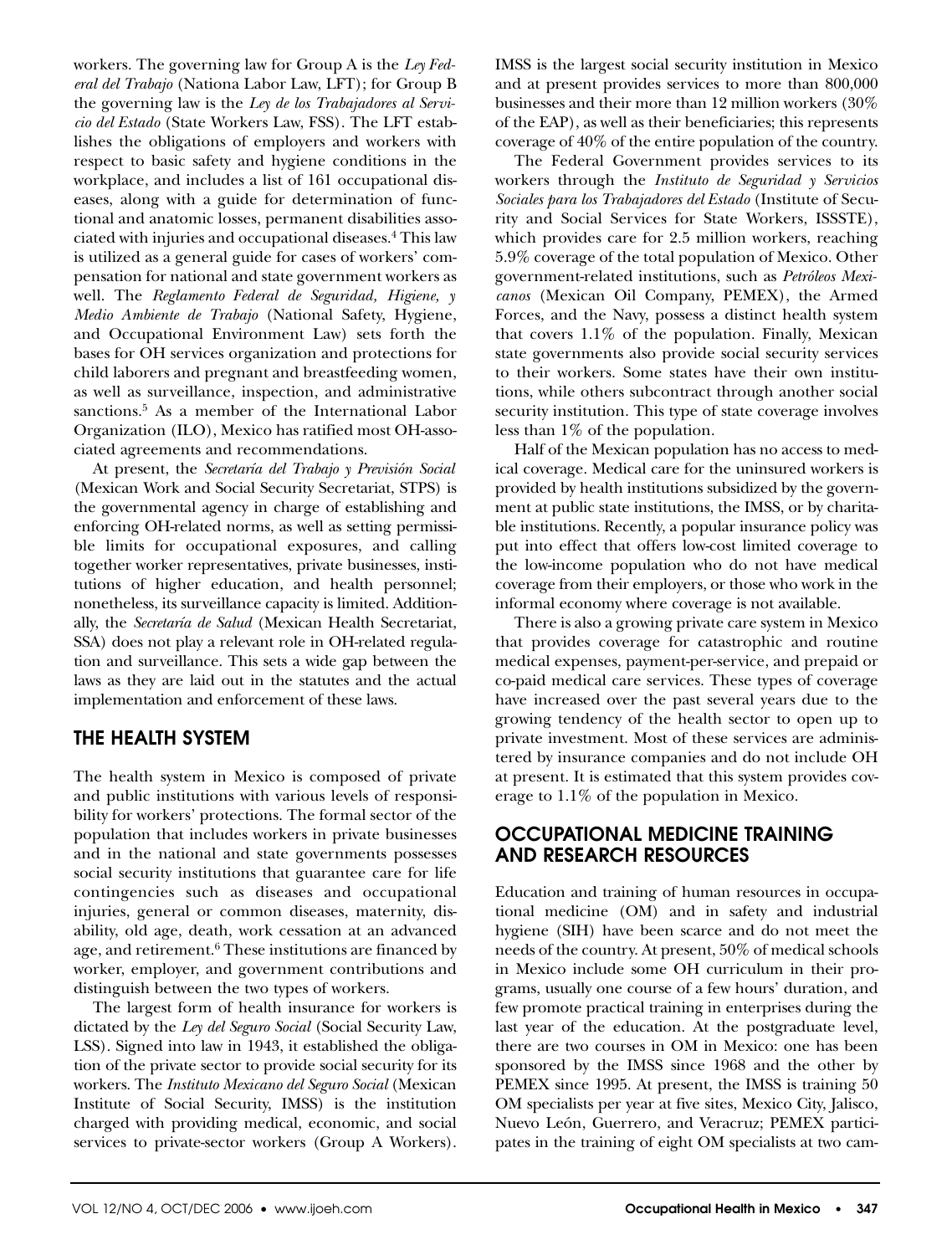puses (Tamaulipas and Mexico City). The course of study is two years in duration and the curriculum is based on the disciplines of occupational pathology, toxicology, epidemiology, safety and industrial hygiene, sociology, and legislation.7 Each campus receives accreditation from the corresponding state university.

The total number of OM specialists who had completed residencies in the field as of February 2005 was 699. It is estimated that 610 of them continue to be active in the field, 52% working at the IMSS and the remainder at other social security institutions, private businesses, or combinations of both. In addition, there are two university-level OM specialty courses, from which over 60 specialists were graduated. These courses, promoted by public universities in Aguascalientes and Chihuahua, provide an alternative option to residency courses for physicians employed at private companies.<sup>8,9</sup>

In the areas of training in industrial safety, there are two types of undergraduate programs, one specialty program and eight master's-degree programs, that are sponsored by public and private universities, with more than 1,000 professionals who have graduated in this area. Training in industrial hygiene and occupational toxicology is more limited because there are no specific training courses.10 There exist at present two specialization courses in occupational nursing and a specialty in ergonomics, but there are no specific specialty courses for related areas such as social work, and the participation of psychologists is limited.

The certification process for professionals in OM is relatively recent because there is a need to guarantee the performance of these professionals, and there are a limited number of senior OM professionals who can oversee these certifications.

In the medical area, there is a National Registry System that evaluates the practice of the profession, including undergraduate degrees, specialties, and subspecialties, along with master's and doctoral degrees. The professional certificate (national license) for the OM specialty is awarded by the *Secretaría de Educación Pública* (Mexican Public Education Secretariat, SEP) after completion of the specialty course. The *Consejo Mexicano de Medicina del Trabajo,* A.C*.* (The Mexican Board of Occupational Medicine, CMMT), created in 1985, is an independent, nongovernmental organization that evaluates and certifies physicians in OM. Currently, graduates of formal specialization courses and physicians with two years of practical experience in OM and 500 hours of coursework related with the specialty have the opportunity to obtain initial certification awarded by the CMMT and subsequent recertification every five years. During the period 1999–2001, over 1,600 physicians were certified and received a national license in OM. These physicians included individuals without formal training in OM, but who meet the CMMT-established requirements.11 It is estimated that 9,000–12,000 physicians work in private-sector enterprises and the majority have no training in OM, despite the fact that there had been a 50% increase in the number of OM-certified physicians in Mexico during the 1998–2000 period.<sup>12</sup>

In the field of SIH, the *Consejo Mexicano de Profesionales Certificados en Administración de Riesgos*, A.C. (Mexican Board of Certified Risk Administration Professionals) is the body that certifies professionals responsible for workplace safety and hygiene and that requires initial examination and recertification every three years for either of its two modalities. In coordination with some of the universities in the country, the STPS offers courses in health and occupational safety directed toward personnel employed at technical- and professional-level companies.<sup>13</sup> There are 11 university-level, multidisciplinary-focused master's-degree programs in OH that contribute to knowledge in the different areas involved in worker health care. The majority of the 32 Mexican states have one or more societies or associations in the different OH fields, especially in OM, SIH, and nursing, and there are over 20 professional associations throughout the country that promote academic activities among their members.

The development of research programs in OH is scarce. There exist few sources of financing for research projects, and these are essentially limited to funding awarded by the *Consejo Nacional de Ciencia y Tecnología* (National Board of Science and Technology, CONACYT), the IMSS, and the ISSSTE. OH professionals interested in the development of research projects often carry out their research with personal resources. Although research publications in the field have increased during the past decade, production continues to be scarce and possesses limited methodologic rigor, with an average of four to five articles per year, the majority of articles published by health institutions.<sup>14,15</sup> There is no national agenda concerning research lines or areas in OH due to the lack of an integration of interests among training, health, and governmental institutions.

## **THE PRACTICE OF OCCUPATIONAL HEALTH**

Occupational health professionals and technicians are employed at diverse sites such as private businesses, social security institutions, governmental agencies, and institutions of higher education, and as independent consultants.

At private companies, the principal incentive for establishing OH services is to decrease absenteeism and reduce the cost of the work-risk insurance premium, which is based on severity-index and work-risk frequencies.16 The general perception is that OH preventive activities are obligatory measures on the part of employers.

At the government social security institutions, although preventive actions are contemplated, the main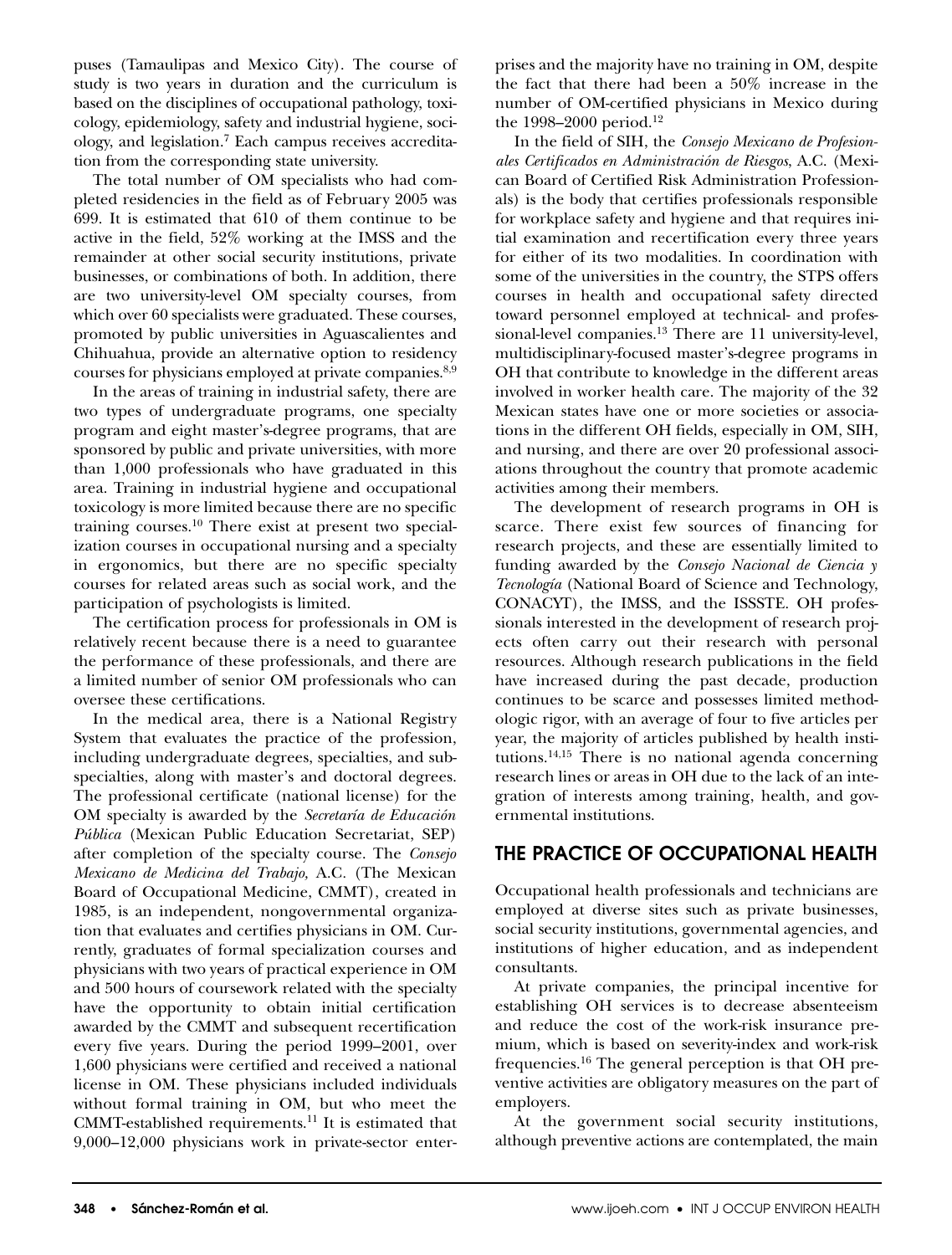**TABLE 1 Rates of Occupational Risk, Permanent Disabilities, Death, and Disease Registered at the IMSS, 1985–2004**

|      | <b>Workers with</b><br>Occupational<br><b>Risk</b> | <b>Occupational Risks/</b><br><b>100 Workers</b> |      |           | <b>Permanent Disabilities/</b><br>1,000 Workers |      |           | Deaths/<br>10,000 Workers |      |           | <b>Disability</b><br>Pensions/<br>1,000 Insured |
|------|----------------------------------------------------|--------------------------------------------------|------|-----------|-------------------------------------------------|------|-----------|---------------------------|------|-----------|-------------------------------------------------|
| Year | Insurance                                          | <b>OA</b>                                        | IA   | <b>OD</b> | <b>OA</b>                                       | IA   | <b>OD</b> | <b>OA</b>                 | IA   | <b>OD</b> | Workerst                                        |
| 1985 | 6,516,928                                          | 7.23                                             | 1.07 | 0.06      | 1.63                                            | 0.14 | 0.59      | 1.68                      | 0.44 | 0.015     | 4.2                                             |
| 1986 | 6,680,200                                          | 7.73                                             | 1.27 | 0.07      | 1.98                                            | 0.19 | 0.64      | 1.81                      | 0.56 | 0.020     | 4.7                                             |
| 1987 | 7.098.896                                          | 7.28                                             | 1.24 | 0.07      | 1.75                                            | 0.19 | 0.65      | 1.61                      | 0.55 | 0.015     | 4.7                                             |
| 1988 | 7,486,947                                          | 6.63                                             | 1.13 | 0.05      | 1.66                                            | 0.17 | 0.43      | 1.64                      | 0.53 | 0.010     | 5.2                                             |
| 1989 | 8,023,144                                          | 6.28                                             | 1.11 | 0.04      | 1.59                                            | 0.16 | 0.42      | 1.26                      | 0.37 | 0.013     | 4.7                                             |
| 1990 | 8,703,149                                          | 5.75                                             | 1.04 | 0.04      | 1.43                                            | 0.12 | 0.38      | 1.18                      | 0.34 | 0.007     | 3.5                                             |
| 1991 | 9,142,688                                          | 5.52                                             | 1.00 | 0.07      | 1.52                                            | 0.12 | 0.63      | 1.38                      | 0.41 | 0.018     | 3.4                                             |
| 1992 | 9,995,621                                          | 5.38                                             | 0.97 | 0.08      | 1.52                                            | 0.13 | 0.74      | 1.36                      | 0.41 | 0.014     | 3.5                                             |
| 1993 | 9,783,854                                          | 5.03                                             | 0.95 | 0.07      | 1.54                                            | 0.14 | 0.71      | 1.34                      | 0.42 | 0.008     | 3.4                                             |
| 1994 | 9.027.717                                          | 4.78                                             | 0.91 | 0.07      | 1.42                                            | 0.12 | 0.72      | 1.35                      | 0.36 | 0.003     | 2.4                                             |
| 1995 | 9,335,187                                          | 4.09                                             | 0.86 | 0.04      | 1.43                                            | 0.13 | 0.43      | 1.28                      | 0.32 | 0.008     | 2.1                                             |
| 1996 | 10,134,368                                         | 3.48                                             | 0.77 | 0.02      | 1.12                                            | 0.09 | 0.26      | 1.04                      | 0.28 | 0.004     | 1.8                                             |
| 1997 | 10,933,550                                         | 3.18                                             | 0.74 | 0.02      | 1.03                                            | 0.08 | 0.23      | 0.95                      | 0.33 | 0.002     | 1.5                                             |
| 1998 | 11,608,140                                         | 2.87                                             | 0.67 | 0.02      | 0.91                                            | 0.07 | 0.19      | 1.00                      | 0.27 | 0.008     | 1.3                                             |
| 1999 | 12,476,677                                         | 2.75                                             | 0.66 | 0.03      | 0.91                                            | 0.07 | 0.38      | 0.92                      | 0.25 | 0.007     | 1.1                                             |
| 2000 | 12,698,939                                         | 2.87                                             | 0.74 | 0.04      | 1.14                                            | 0.09 | 0.54      | 1.05                      | 0.35 | 0.008     | 1.2                                             |
| 2001 | 12,599,681                                         | 2.70                                             | 0.70 | 0.045     | 1.00                                            | 0.10 | 0.50      | 0.90                      | 0.30 | $\Omega$  | 1.2                                             |
| 2002 | 12,245,209                                         | 2.50                                             | 0.70 | 0.037     | 1.10                                            | 0.10 | 0.50      | 0.90                      | 0.30 | 0.003     | 1.3                                             |
| 2003 | 12,169,503                                         | 2.30                                             | 0.60 | 0.10      | 1.00                                            | 0.10 | 0.80      | 0.90                      | 0.30 | 0.003     | 1.2                                             |
| 2004 | 12,297,653                                         | 2.30                                             | 0.60 | 0.10      | 1.00                                            | 0.10 | 0.70      | 0.90                      | 0.20 | 0.001     | 1.2                                             |

\*OA = work accidents, IA = in-transit accidents, OD = occupational diseases.

†Non-professional diseases.

activities are oriented toward medical care and workers' compensation, and indemnization for injuries. The principal function of the physician is to certify occupational accidents and diseases and to evaluate the physical conditions of workers to determine the awarding of pensions or indemnity, and to review workers' legal claims.

Professionals and technicians in the field of safety and hygiene have the responsibility for implementing preventive activities in high-risk enterprises. Safety and hygiene technicians and professionals are entrusted with performing preventive actions in companies with high risks of disaster, which represent 1% of all IMSSaffiliated companies. These professionals also conduct support studies to confirm occupational exposures and accident reconstructions in view of worker claims.

## **DATA ON OCCUPATIONAL HEALTH**

The majority of social security institutions do not have public information systems, or if they do, these are very limited. The IMSS, which provides the broadest OH services, has developed its own information system whose data are used as national referents. Although the IMSS database is the most comprehensive in Mexico, it represents information about only 30% of the EAP.

In 2004, a total of 12,297,653 workers were registered with IMSS by 804,389 enterprises.<sup>17</sup> Of the total IMSSaffiliated companies, 0.9% were large companies that employed the highest percentage of workers (41.6%), followed by small enterprises that represented 10.6% of all IMSS-affiliated companies and employed 24.3% of

workers. The medium-sized companies comprised 1.5% of the total and employed 14.1% of workers, and the micro enterprises, which constituted 87% of all IMSSaffiliated companies and employ 20% of IMSS-registered workers.<sup>18</sup> These data are in contrast to the 2002 *Escuesta Nacional de Microempresas* (National Micro-enterprise Survey) conducted by the *Instituto Nacional de Estadística, Geografía e Informática* (National Institute of Statistics, Geography, and Informatics, INEGI) and the STPS, which reported data on more than 4 million businesses, of which 99% corresponded to the micro-, small, and medium-sized enterprises that generate 76% of jobs.19 This indicates that a large number of workers in micro, small, and medium-sized companies are not registered and do not receive social security services.

IMSS-affiliated workers come from the following economic activities: manufacturing industry (31.5%); personal and home services (22.4%); commerce  $(20.7\%)$ ; construction industry  $(8.8\%)$ ; social and community services (6.8%); transport and communication (5.6%); agriculture, cattle management, forestry, hunting, and fishing (2.3%); electrical industry and potable water distribution (1.3%); and extraction industries  $(0.6\%)$ . The ratio of men to women with work-risk insurance coverage is  $2:1.^{20}$ 

The LFT and the LSS establish that occupational risks (OR) are accidents and diseases to which workers are exposed during the performance of or directly due to their jobs. Occupational accidents (OAs) include accidents that occur during the time the worker is in transit from his or her home to the workplace and from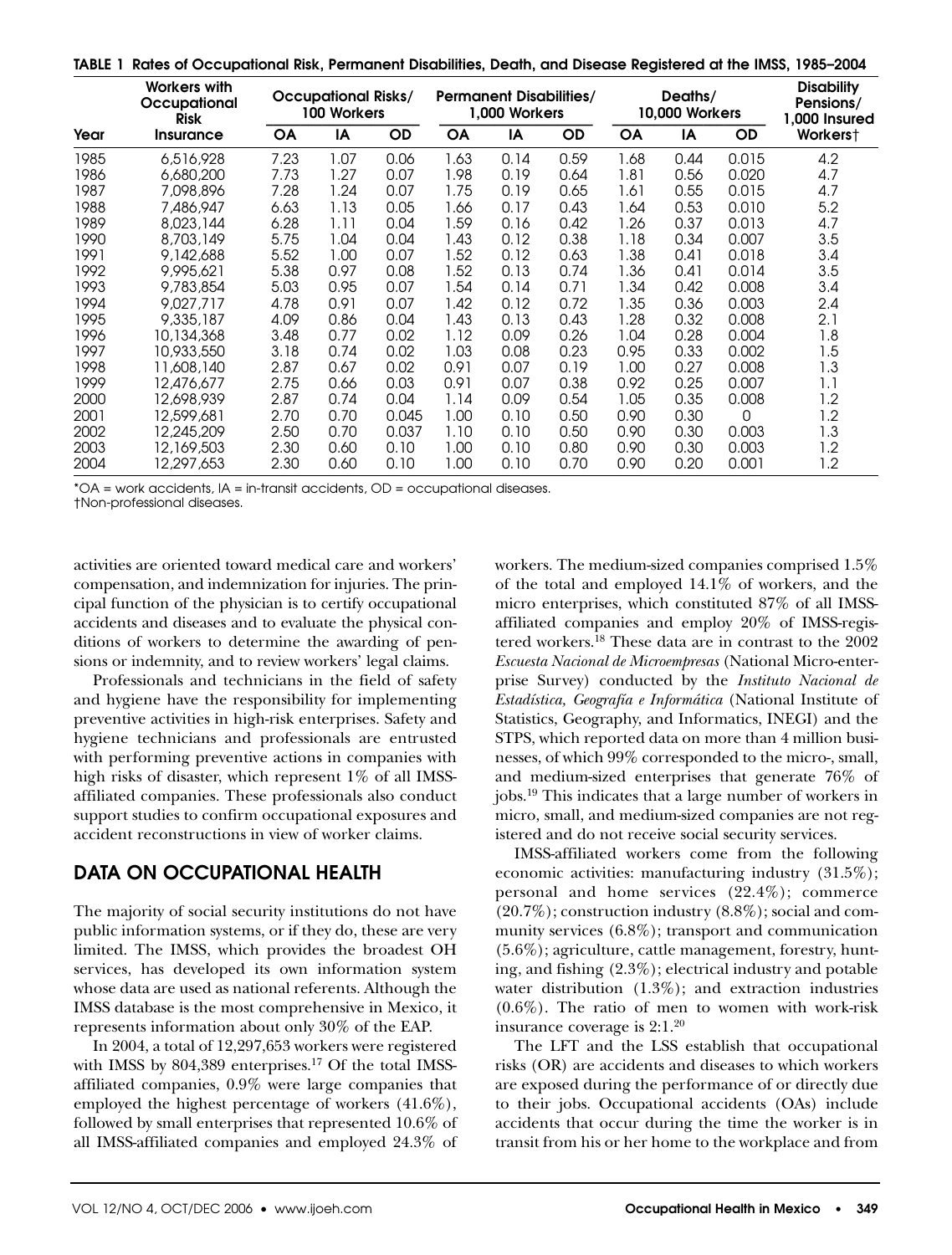

*Figure 1—Work accidents by affected anatomic region. Source: IMSS Coordinación de Salud en el Trabajo. Memorias estadisticas 2004.*

the workplace to home and are known as in transit accidents (IAs).<sup>4,21</sup> The difference between OAs and IAs is that the latter are not included in the OR insurancepremium determination. In these cases the IMSS absorbs the total expenses generated by the event.<sup>16</sup>

Table 1 shows occupational permanent disabilities (PDs), and deaths due to occupational risks, as well as the disability rates for non-occupational diseases (IRs) during the past 20 years. The annual incidence rate of on-the-job accidents per 100 workers fell from 7.23 to 2.3 and the death rate fell from 1.68 to 0.9 per 10,000 workers, while the rate of occupational diseases for every 1,000 workers increased from 0.6 to 1. This could be interpreted on the one hand as improvement of accident-prevention conditions and on the other as the result of work-risk recognition and registry. Figure 1 shows the anatomic areas affected by occupational accidents, and Figure 2 demonstrates the permanent disability (PDs) corresponding to the affected regions, with accidents and sequelae in hands reported as most prominent.

The main causes of death due to OAs are craniocephalic trauma and thoracic and abdominal contusions, the majority from automobile accidents. It is important to point out that while the general death rate related to occupational accidents has decreased (Table 1), the fatality rate has increased; in 1997, 29.9 workers died per 10,000 occupational accidents, a number that increased to 37.8 in 2004.<sup>22</sup>

Figure 3 demonstrates the trends in occupational diseases (ODs) registered most frequently with the IMSS. Hearing loss, chemical bronchitis, and pneumoconiosis, which have increased over the past several years, were found to be the most common. The diverse types of dermatitis, in addition to musculoskeletal injuries due to cumulative trauma, occupy lower frequencies. We estimate that the underreporting of ODs is significantly higher in Mexico than in more developed countries.<sup>23</sup>

Occupational accidents, disabilities and deaths are shown by economic group for the year 2004 in Table 2. Although there has been a decrease in the rates over time, the economic activity groups with the most events continue to be the same as those of ten years ago. The highest rates of occupational accidents are found in the food and beverage preparation and services industries.



*Figure 2—Permanent disability by affected anatomic region. Source: IMSS Coordinación de Salud en el Trabajo. Memorias estadisticas 2004.*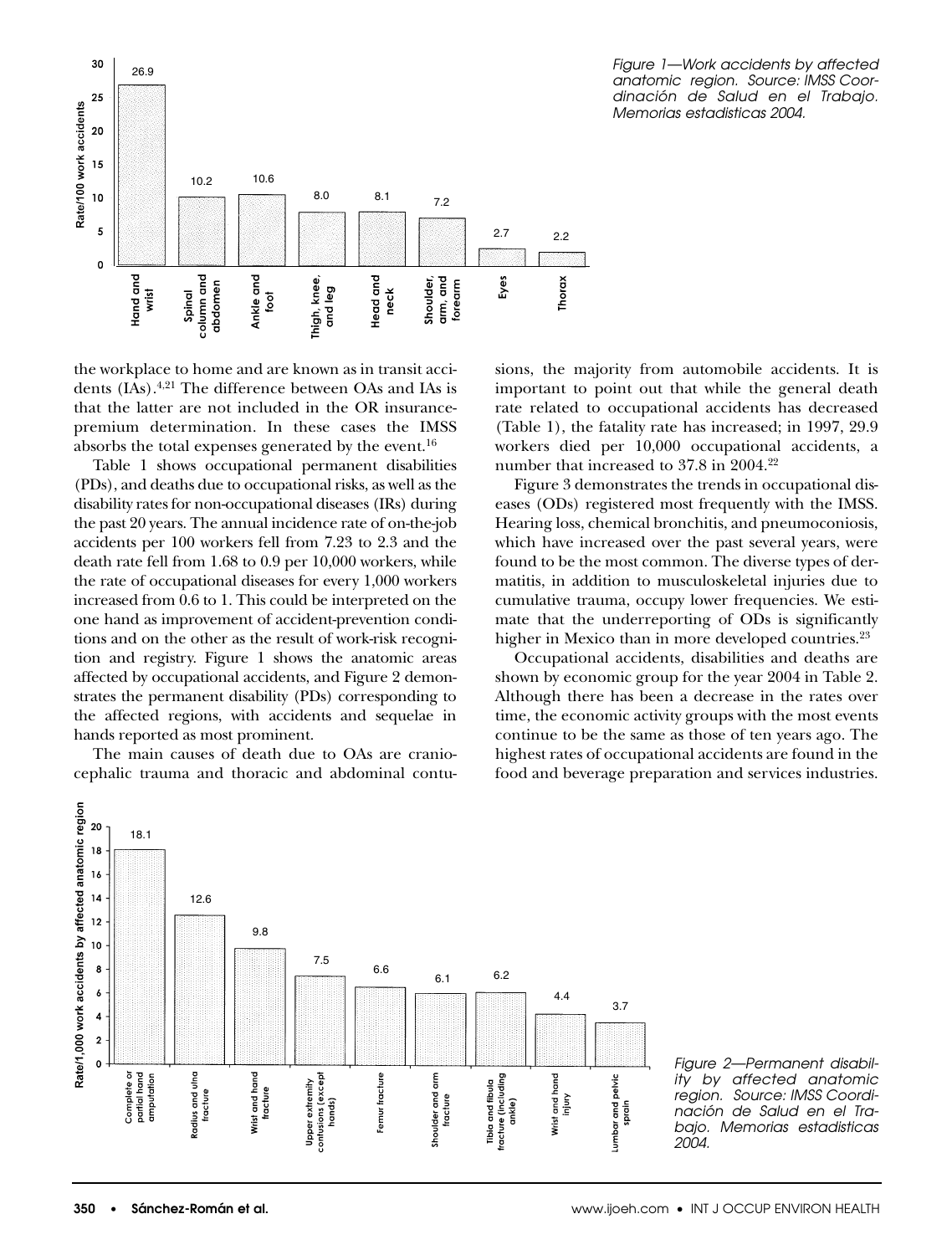*Figure 3—Main occupational diseases, 1997–2004. Source: IMSS Coordinación de Salud en el Trabajo. Memorias estadisticas 1997–2004.*



The manufacture of metallic products had the highest rate of permanent disabilities, and ground transportation industries had the highest accidental death rate. The construction industry remains among the highest in all three types of events.

Occupational diseases, disabilities and deaths by economic activity sector are shown in Table 3. These data have not changed much over the past decade. The highest rates per event are found in the mining industries, including mining of metallic minerals, mineral

|                  |  | TABLE 2 Economic Activities with the Highest Rates of Occupational Accidents, Permanent Disabilities, |  |  |
|------------------|--|-------------------------------------------------------------------------------------------------------|--|--|
| and Deaths, 2004 |  |                                                                                                       |  |  |

|                                             |                          | Occupational<br><b>Accidents</b> |                                | Permanent<br><b>Disabilities</b> |                                  | Deaths by<br><b>Work Accidents</b> |                                   |
|---------------------------------------------|--------------------------|----------------------------------|--------------------------------|----------------------------------|----------------------------------|------------------------------------|-----------------------------------|
|                                             | No. of<br><b>Workers</b> | Cases                            | Rate/<br>100<br><b>Workers</b> | Cases                            | Rate/<br>1,000<br><b>Workers</b> | Cases                              | Rate/<br>10,000<br><b>Workers</b> |
| 1. Building construction and civil          |                          |                                  |                                |                                  |                                  |                                    |                                   |
| engineering work                            | 753,479                  | 27,489                           | 3.6                            | 1,392                            | 1.8                              | 192                                | 2.5                               |
| 2. Professional and technical services      | 1,217,452                | 18,891                           | 1.6                            | 538                              | 0.4                              | 75                                 | 0.6                               |
| 3. Buying and selling at self-service       |                          |                                  |                                |                                  |                                  |                                    |                                   |
| stores and specialized department           |                          |                                  |                                |                                  |                                  |                                    |                                   |
| stores, by merchandise line                 | 408,963                  | 18,888                           | 3.9                            | 271                              | 0.7                              | 8                                  | 0.2                               |
| 4. Buying and selling of foods,             |                          |                                  |                                |                                  |                                  |                                    |                                   |
| beverages, and tobacco products             | 520,731                  | 15,145                           | 2.9                            | 377                              | 0.7                              | 63                                 | 1.2                               |
| 5. Food manufacture                         | 494,062                  | 14,770                           | 3.0                            | 797                              | 1.6                              | 45                                 | 0.9                               |
| 6. Public administration and social         |                          |                                  |                                |                                  |                                  |                                    |                                   |
| security services                           | 857,597                  | 13,800                           | 1.6                            | 254                              | 0.3                              | 44                                 | 0.5                               |
| 7. Food and beverage preparation            |                          |                                  |                                |                                  |                                  |                                    |                                   |
| and service                                 | 141,313                  | 13,369                           | 9.5                            | 225                              | 1.6                              | 21                                 | 1.5                               |
| 8. Manufacture of metallic products         |                          |                                  |                                |                                  |                                  |                                    |                                   |
| except for machinery and equipment          | 300,872                  | 12,340                           | 4.1                            | 918                              | 3.1                              | 24                                 | 0.8                               |
| 9. Overland transport                       | 372,142                  | 10,360                           | 2.8                            | 678                              | 1.8                              | 147                                | 4.0                               |
| 10. Buying and selling of prime matter,     |                          |                                  |                                |                                  |                                  |                                    |                                   |
| materials, and auxiliary                    | 334,918                  | 10,032                           | 3.0                            | 412                              | 1.2                              | 38                                 | 1.1                               |
| 11. Personal services for the home and      |                          |                                  |                                |                                  |                                  |                                    |                                   |
| diverse                                     | 394,665                  | 9,160                            | 2.3                            | 278                              | 0.7                              | 20                                 | 0.5                               |
| 12. Manufacture of rubber and plastic       |                          |                                  |                                |                                  |                                  |                                    |                                   |
| products                                    | 214,276                  | 6,902                            | 3.2                            | 467                              | 2.2                              | 6                                  | 0.3                               |
| 13. Manufacture and/or assembly of          |                          |                                  |                                |                                  |                                  |                                    |                                   |
| machinery, equipment, apparatuses,          |                          |                                  |                                |                                  |                                  |                                    |                                   |
| and electrical articles, electronic         |                          |                                  |                                |                                  |                                  |                                    |                                   |
| articles, and their parts                   | 391,232                  | 6,565                            | 1.7                            | 338                              | 0.9                              | 3                                  | 0.1                               |
| 14. Buying and selling of clothing articles |                          |                                  |                                |                                  |                                  |                                    |                                   |
| and other personal use articles             | 428,787                  | 5,667                            | 1.3                            | 147                              | 0.3                              | 12                                 | 0.3                               |
| 15. Temporary boarding articles             | 242,894                  | 5,616                            | 2.3                            | 80                               | 0.3                              | 9                                  | 0.4                               |
| 16. Other                                   | 5,274,876                | 96,475                           | 1.8                            | 4,744                            | 0.9                              | 362                                | 0.7                               |
| National total                              | 12,348,259               | 282,469                          | 2.3                            | 11,916                           | 1.0                              | 1,069                              | 0.9                               |

*Source*: IMSS Coordinación de Salud en el Trabajo. Memoria estadística 2004.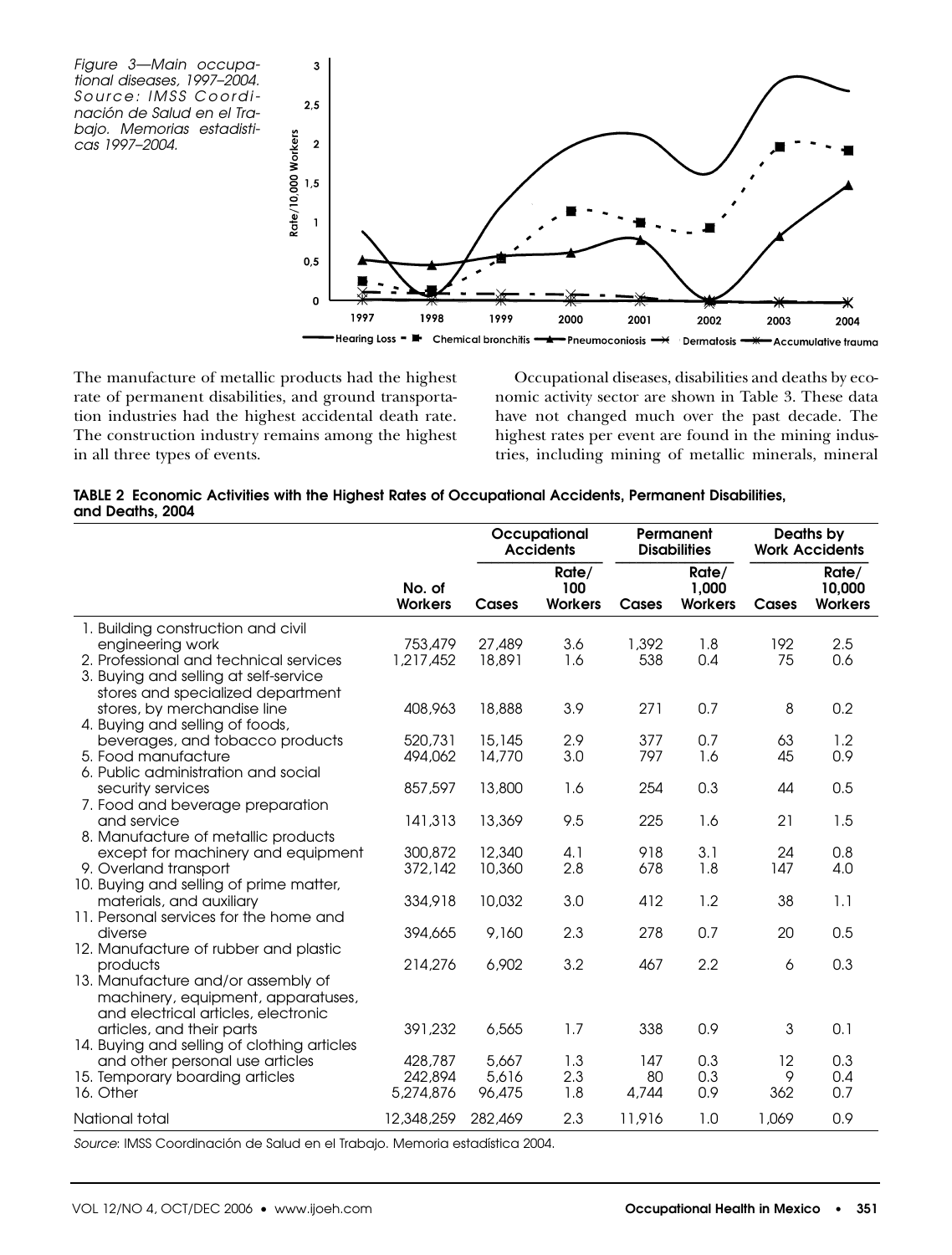|                                                                                                                      |                                | Occupational<br><b>Diseases</b> |                                   | Permanent<br><b>Disabilities Due</b><br>to Occupational<br><b>Diseases</b> |                                  |                          | <b>Deaths Due</b><br>to Occupational<br><b>Diseases</b> |
|----------------------------------------------------------------------------------------------------------------------|--------------------------------|---------------------------------|-----------------------------------|----------------------------------------------------------------------------|----------------------------------|--------------------------|---------------------------------------------------------|
|                                                                                                                      | No. of<br><b>Workers</b>       | Cases                           | Rate/<br>10,000<br><b>Workers</b> | Cases                                                                      | Rate/<br>1,000<br><b>Workers</b> | Cases                    | Rate/<br>10,000<br><b>Workers</b>                       |
| 1. Overland transport<br>2. Construction, reconstruction, and<br>assembly of transport equipment                     | 372,142                        | 932                             | 25.0                              | 1,197                                                                      | 3.2                              | 0                        | $\mathbf 0$                                             |
| and its parts<br>3. Textile industry<br>4. Manufacture of rubber and plastic                                         | 391,232<br>129,925             | 766<br>531                      | 19.6<br>40.9                      | 824<br>605                                                                 | 2.1<br>4.7                       | 0<br>0                   | 0<br>0                                                  |
| products<br>5. Extraction and benefit of metallic                                                                    | 214,276                        | 508                             | 23.7                              | 539                                                                        | 2.5                              | 0                        | $\mathbf 0$                                             |
| minerals<br>6. Basic metallic industries<br>7. Manufacture of metallic products,                                     | 24,095<br>67,441               | 483<br>462                      | 200.5<br>68.5                     | 544<br>658                                                                 | 22.6<br>9.8                      | 0<br>0                   | 0.42<br>0                                               |
| except for machinery and equipment<br>8. Extraction and benefit of mineral<br>carbon, graphite, and non-metallic     | 376,905                        | 339                             | 11.3                              | 468                                                                        | 1.6                              | 0                        | $\mathbf 0$                                             |
| minerals, except for salt<br>9. Professional and technical services<br>10. Constructions and buildings of civil      | 34,271<br>1,217,452            | 311<br>283                      | 90.7<br>2.3                       | 378<br>343                                                                 | 11.0<br>0.3                      | 3<br>0                   | 0.88<br>0                                               |
| engineering works<br>11. Chemical industry<br>12. Generation, transmission, and                                      | 753,479<br>202,864             | 229<br>227                      | 3.0<br>11.2                       | 302<br>259                                                                 | 0.4<br>1.3                       | 0<br>0                   | $\mathsf{O}\xspace$<br>$\mathbf 0$                      |
| distribution of electrical energy<br>13. Manufacture of non-metallic mineral                                         | 109,485                        | 216                             | 19.7                              | 311                                                                        | 2.8                              | 0                        | $\mathbf 0$                                             |
| products<br>14. Manufacture and/or assembly of<br>machinery, equipment, apparatuses,<br>accessories, electronics and | 129,844                        | 212                             | 16.3                              | 248                                                                        | 1.9                              | $\overline{2}$           | 0.15                                                    |
| electrical articles and their parts<br>15. Paper industry<br>16.Others                                               | 506,960<br>81,503<br>7,812,418 | 173<br>168<br>1,578             | 3.4<br>20.6<br>2.0                | 166<br>199<br>1,796                                                        | 0.3<br>2.4<br>0.2                | 0<br>0<br>$\overline{2}$ | 0<br>0<br>0.002                                         |
| National total                                                                                                       | 12,348,259                     | 7,418                           | 6.0                               | 8,837                                                                      | 0.7                              | 8                        | 0.01                                                    |

*Source*: IMSS Coordinación de Salud en el Trabajo, Memorias Estadísticas 2004.

carbon, graphite, and non-metallic minerals. Only eight deaths were registered as a consequence of occupational diseases, the majority under the category of mineral-extraction activities.

The disability-pensions rate for non-occupational diseases has diminished from 4.2 to 1.2 per 1,000 insured workers (Table 1) due to legislative changes that restrict access to this line of compensations rather than to improvement in workers' health conditions. Figure 4 shows the main disabling disorders (nonoccupational diseases), whose trends have not shown great variation over the past decade. The most frequent are: degenerative articular diseases, complications from diabetes, diverse types of cancer; cerebrovascular disease sequelae, renal insufficiency, cardiopathies, ophthalmopathies, mental diseases, and acquired immunodeficiency syndrome. The progressive increases of cases of cancer and chronic renal insufficiency, for which possible occupational causes have not been discarded, are noteworthy. This type of chronic or progressive disease under-reporting is due primarily to lack of knowledge of primary care physicians concerning the probable relationships of these diseases to occupational exposures.

# **DISCUSSION AND CONCLUSION**

In Mexico, workers' health should be a high-priority issue for governmental agendas, in that the social cost of deterioration in the quality of life of the workers and their families is an obstacle to sustainable development of the country. In the face of limited employment opportunities—in part caused by the negative effects of the global economy—the Mexican work force is pushed to emigrate to the informal sectors in Mexican cities and to the United States. Such Mexican workers are relatively uneducated, and lack knowledge of occupational risks and means of protection for health.<sup>24</sup>

Since the 1970s, hazardous industries from developed countries have been concentrated in Mexico.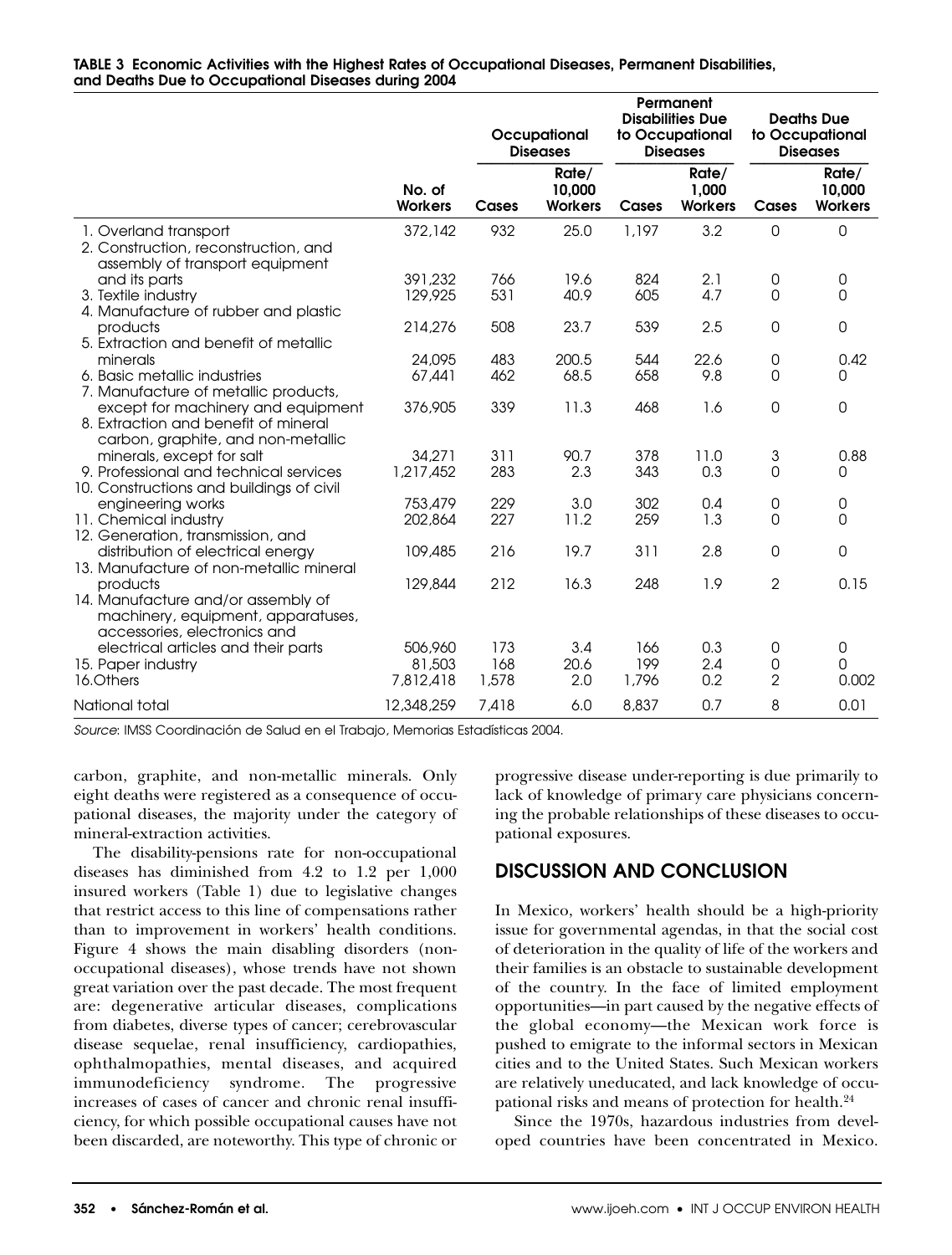



These industries often use products that are prohibited in the companies' countries of origin, such as asbestos, arsenic, anilines, butadiene, PVC, benzene, and other agents cataloged as toxic or carcinogenic.25 In addition to the influx of hazardous industries, we observe the import and export of occupational diseases derived from the exchange of the work force between countries that results from economic globalization. Control and surveillance of such transfers require decisive governmental cooperation to benefit workers who are exposed to hazardous environments and who return in subclinical or manifest-disease stages to their places of origin.<sup>26</sup>

Mexican workers confront new risks, such as psychosocial pressures, intense work burdens, fatigue, and physical wear and tear, in addition to the employment of persons of advanced age and with disabilities, as well as an increase of women in the workplace. All of these issues are only marginally studied in Mexico. In addition, many Mexican workers have low quality-of-life levels that add to the previously mentioned risks, such as the lack of information about prevention. Damage to health resulting from industrialization and risk transference, and the importation of occupational diseases could become greater than corresponding conditions seen in developed countries in previous decades.

The impact of globalization of national economies, the NAFTA framework, and other commercial agreements will continue to challenge occupational health in Mexico. One main challenge comes from integrating the economies of the countries involved, despite their inequality. Protection mechanisms for work, human, economic, social, cultural, and environmental rights should be ensured in such a way that commercial agreements do not debilitate the legal framework or the sovereignty of the states.

Social security institutions in Mexico confront problems derived from the demographic, epidemiologic, and economic transitions that affect the institutions' financial viability. With this situation in mind, proposals that do not contemplate OH services have been set forth for health care reforms.<sup>27</sup> Recently, a public insurance policy has been established with the objective of offering low-cost medical care to the uninsured population, and to reach national coverage in 2010. However, this policy does not contemplate OH services for this population, who could be exposed to hazardous working conditions within the informal economy.

The limited number of specialists trained to care for OH needs, lack of updating of undergraduate and postgraduate academic programs, and poor training methods add to the growing need for professional harmonization at the global level, and render it necessary to carry out actions to strengthen OH in Mexico. Also necessary will be the participation and commitment of the different institutions involved in academic and research development in OH, to define research agendas according to the prioritary health and quality-of-life problems faced by Mexican workers.<sup>28</sup> To promote norms or regulations that permit the participation of workers and of personnel trained in the diverse areas of OH would result in greater risk control in companies and institutions and an increase in the number of courses and specialized professionals.29 The lack of information generated by institutions and companies renders national worker-population health registries incomplete, because they take into account only OH reports emitted by the IMSS, principally in urban and industrial areas, in addition to which such information is not integrated into decision making for public health and policy.30

IMSS has identified underreporting of 26% of workrelated accidents at the national level, probably due to